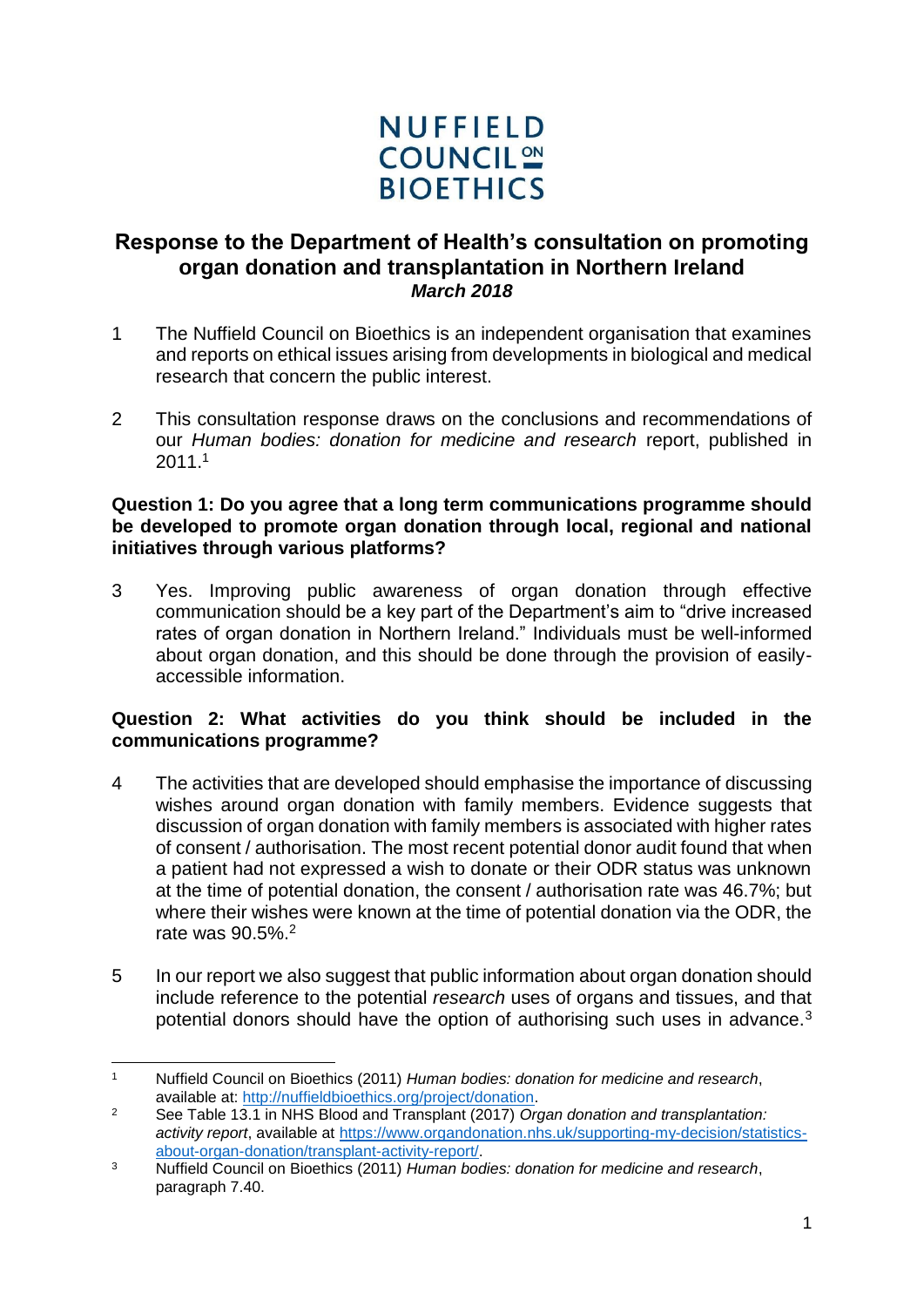We believe that research should not be seen as a 'second-class' use of organs, but instead should be promoted as a mainstream use of donations that cannot be used directly in transplant.

## **Question 3: Do you agree that ring-fenced funding should be provided to coordinate and deliver communications activity by a regional coordinator?**

- 6 We agree that it is essential that a communications programme is well-resourced on a long term basis. The recent evaluation of the change to an opt-out system in Wales, for example, showed a dip in public awareness after the initial publicity about the change wore off.<sup>4</sup> Ring-fencing funding would be one helpful way of ensuring that priority was given to organ donation publicity, without funds having to compete against other pressing needs in the health budget.
- 7 Spain, often seen as the gold standard for organ donation, emphasises the importance of constructing a "positive social climate for donation and generating trust in the organ donation system".<sup>5</sup> Spain's national transplant organ and transplant body, the Organización Nacional de Trasplantes, achieves this by working closely with the media; providing communications training courses for their coordinators; and making personnel and information easily accessible to the public, press or professionals, primarily through their 24-hour telephone number.

## **Question 5: Do you agree with the proposed approach to developing tailored partnerships with employers, the statutory sector, and the community and voluntary sector?**

- 8 Yes. Increasing awareness of organ donation is known to increase donation rates, and we would agree that integrating discussions into people's everyday lives through partnerships and a multi-faceted approach as described, is to be encouraged.
- 9 In our 2011 report, we argue that the 'stewardship' role of the state includes taking action actively to promote donation, in order to ensure that the NHS is able to offer fair access to donation services of all UK residents. Lower donation rates in some Black, Asian and minority ethnic (BAME) communities is linked with less access to suitable organs, and this is a matter of considerable concern. In this context, good relationships between NHS trusts and local community and faith leaders to foster understanding and trust are particularly important.<sup>6</sup>

<sup>-</sup><sup>4</sup> Welsh Government (2017) *Evaluation of the Human Transplantation (Wales) Act: impact evaluation report*, available at: [http://gov.wales/docs/caecd/research/2017/171130-evaluation](http://gov.wales/docs/caecd/research/2017/171130-evaluation-human-transplantation-wales-act-impact-en.pdf)[human-transplantation-wales-act-impact-en.pdf,](http://gov.wales/docs/caecd/research/2017/171130-evaluation-human-transplantation-wales-act-impact-en.pdf) at page 3.

<sup>&</sup>lt;sup>5</sup> Fabre J, Murphy P and Matesanz R (2010) Presumed consent: a distraction in the quest for increasing rates of organ donation *BMJ*, available online: [http://www.bmj.com/content/341/bmj.c4973.full.](http://www.bmj.com/content/341/bmj.c4973.full)

<sup>6</sup> Nuffield Council on Bioethics (2011) *Human bodies: donation for medicine and research*, paragraph 7.38.